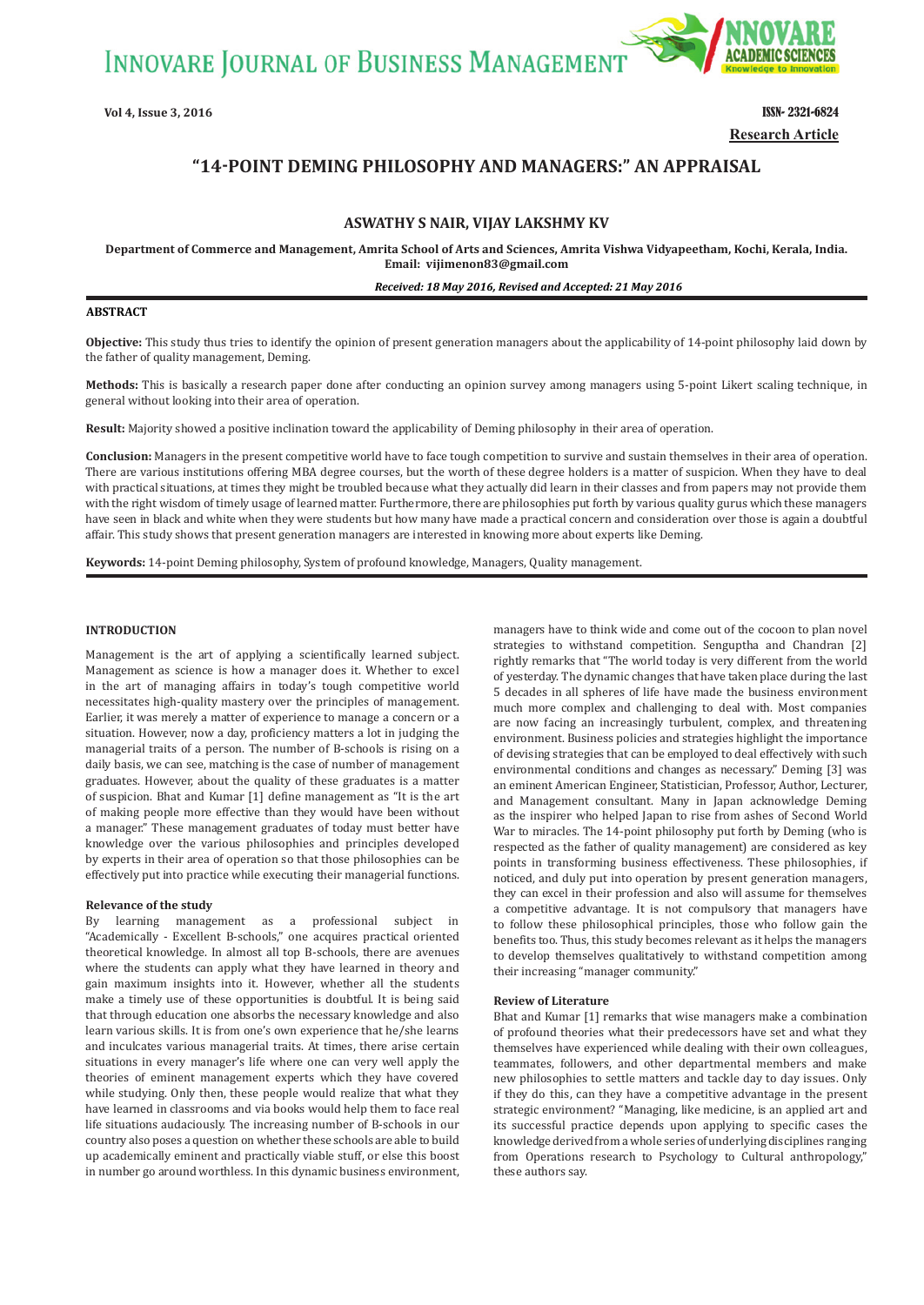Singh [4] comments that "training and exercise are meant to improve a person's skills which cannot be obtained by theoretical knowledge. They can provide one with oodles of expertise and proficiency but it can never deliver those kinds of results and improved skills that one can get from practical education."

Aishwarya [5] comments that students choose B-schools for their management degrees depending on the placement arrangements made by them and not on the basis of their curriculum neither their faculties. The person further adds that these students concentrate on their placements alone rather than concentrating on studies, as a result of which they can never be good at concepts, and this would leave them nowhere.

Pierce *et al.* [6] remark that "managing activities internal to the firm is only part of the modern executive's responsibilities. The modern executive must also respond to the challenges posed by the firm's immediate and remote external environments. The executive is compelled to subordinate the demands of the firm's internal activities and external environment to the multiple and often inconsistent requirements of its stakeholders." The Economic Times, Education [7] reports that "India produces about three lakh management graduates every year, but hardly 35,000 of them are employable, said experts who gathered here for a conference of B-school heads." According to All India Council for Technical Education, 3,54,421 students enrolled for MBA in 3364 institutions across the country last year. Speaking to TOI at the southern regional round table conclave of business school directors and deans, Philip, former director of IIM-Bengaluru, said, "Today, the requirement of managerial candidates in the Indian market is between 35,000 and 40,000 every year. There are two reasons for unemployment: Lack of global skills and excess supply." The literature reviewed also reveals the relevance of this topic as this topic gains an idea over present manager's views on the applicability of a dynamic and relevant principles/philosophies put forth by the father of quality management.

# **Objectives of the study**

The study main aims at the appraisal of opinions of the present generation managers on the 14-point Deming philosophy - its application in the real world.

# **RESEARCH METHODOLOGY**

The study being an appraisal of opinions of the present generation managers on the 14-point Deming philosophy - its application in the real world was conducted as an opinion survey. The data mainly applied were primary data and secondary data in the form of literature reviews were also gathered to analyze the collected data more clearly. The primary data needed for this study were collected from 100 respondents who were managers in different departments of different organizations taken at random. Questionnaires were distributed for data collection. The study is conducted as a pilot study to find scope for further in-depth researches. The secondary data were collected from various reference text books and various research sites. Articles related to the topic were read online. The analysis was done with the help of percentages, which are presented in Table 1 in this report.

#### **Study period**

The study was done during January-May 2016.

# **Limitations of the study**

This study is a survey-based study where sampling technique is applied. If the survey was conducted on a census basis, then the results would have been more accurate. This study collects the opinion of the manager respondents which differs from each have their own mindsets and attitudinal preferences over any topic. This chance for opinion difference must be viewed as a constraint while evaluating the results. This survey is rather a feasibility survey, wherein so many factors need further consideration while planning the same survey on an in-depth basis. "Ceteris paribus (Latin phrase meaning 'with other things the same' or 'other things being equal or held constant' or 'all other things being equal,' or 'all else being equal')" [8] assumption is followed here. There are various factors to be considered while analyzing the opinion of a person about the application of Deming philosophy. Here, just the opinions are analyzed on a 5-point Likert (5 points considered here are [Strongly agree/Agree/Not sure/Disagree/Strongly disagree]) scaling technique leaving scope for further researches. Managers were approached in general. The organization and the department to which they belong also might have affected their opinion.

# **Analysis and findings**

The following were the points that were considered for this study which is referred to as the 14-point Deming philosophy.

For this study, these 14 points were elaborated in the questionnaires that were distributed to respondents for collecting their opinion about the applicability of them. The necessary explanations for these points were given thinking from the managerial angle of view. The managers were asked to give their opinion on the basis of their personal judgment alone. From the analysis (Table 2), it is clear that majority of the managers strongly agree and agree to the 14-point philosophy of Deming. They have shown a positive attitude toward the applicability of Deming's 14-point philosophy. Only a few managers are not sure about the philosophy. Only a meager percentage of managers do not agree to the Deming philosophy. These analysis results show the positive inclination of managers toward the application of the 14-point philosophy of Deming, father of quality management. This is an optimistic sign that managers prefer to follow these principles, and they know that these principles are practically relevant for their existence and long-term sustainability. This matter becomes relevant when the opportunity cost of MBA graduates are increasing day by day and by

# **Table 1: 14 points in Deming philosophy**

| Point number | Philosophy                                                                                                             |
|--------------|------------------------------------------------------------------------------------------------------------------------|
|              | Create constancy of purpose toward improvement of product/service                                                      |
|              | Adopt any new philosophy but after careful analysis                                                                    |
|              | Cease dependence on inspection to achieve quality                                                                      |
|              | End the practice of awarding business on the basis of price tags                                                       |
| 5            | Improve constantly and forever the system of production and service to improve quality and productivity                |
| 6            | Institute training on the job                                                                                          |
|              | Institute leadership                                                                                                   |
| 8            | Drive out fear                                                                                                         |
| 9            | Break down barriers between staff areas/departments                                                                    |
| 10           | Eliminate slogans, exhortations, and targets for the work force asking for zero defects and new levels of productivity |
| 11           | Eliminate management by objectives/work standards (quotas) for factory workers                                         |
| 12           | Remove barriers that rob the hourly worker of his/her right to pride of workmanship                                    |
| 13           | Institute vigorous programs of education and self-improvement                                                          |
| 14           | Encourage the feeling that transformation is everyone's job                                                            |

Source: https://en.wikipedia.org/wiki/W.\_Edwards\_Deming#Deming\_philosophy\_synopsis